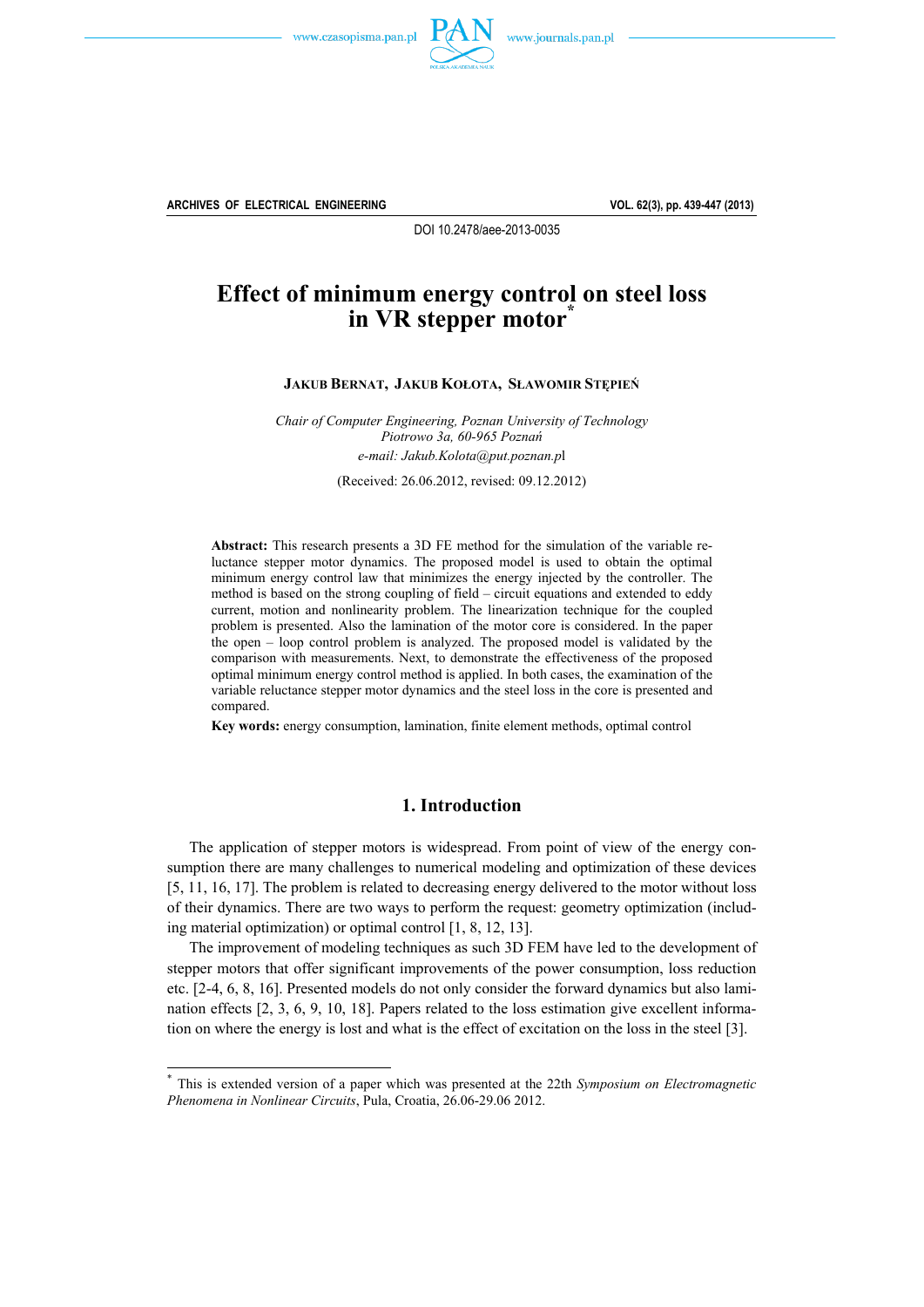



440 *J. Bernat, J. Kołota, S. Stępień* Arch. Elect. Eng.

 In this paper a method of modeling of the variable reluctance stepper motor is described. The FE system of equations is coupled with the electric circuit equations in the one global system of equations [5, 17, 18]. The magnetic nonlinearity is considered by introducing Newton-Raphson procedure to linearize the system of nonlinear equations. Also effects of the core loss lamination are considered by the loss estimator when using **A**-*V* formulation.

 The proposed motor model is validated by the comparison with measurements. Moreover, the intention of this paper is to propose and test the minimum energy control [15] to the developed model and finally confirm that suitable control gave less energy expenditure in the laminated core.

### **2. Modeling technique**

 The stepper motors always work within electronic controllers, which convert the step frequency and the motion direction signals to switching states of the input windings. Figure 1 shows the configuration of the motor and the inverter circuit and the sequence of the voltage waveforms.



Fig. 1. The motor configuration and the inverter circuit

 The governing equations of the electromagnetic field are represented by Maxwell's equations and consider the eddy current problem in the stator and the rotor core:

$$
\nabla \times \left(\frac{1}{\mu} \nabla \times \mathbf{A}\right) + \left(\sigma \frac{\partial \mathbf{A}}{\partial t} + \sigma \nabla V - \sigma \mathbf{v} \times (\nabla \times \mathbf{A})\right) - \mathbf{j} = 0,\tag{1}
$$

$$
-\nabla \cdot \left(\sigma \frac{\partial \mathbf{A}}{\partial t} + \sigma \nabla V - \sigma \mathbf{v} \times (\nabla \times \mathbf{A})\right) = 0, \tag{2}
$$

where **A** is the magnetic vector potential *V* is the electric scalar potential,  $\mu$  is a permeability,  $\sigma$  is the conductivity,  $v = \omega \times r$  represents the speed of the rotor and **j** is a current density of the winding.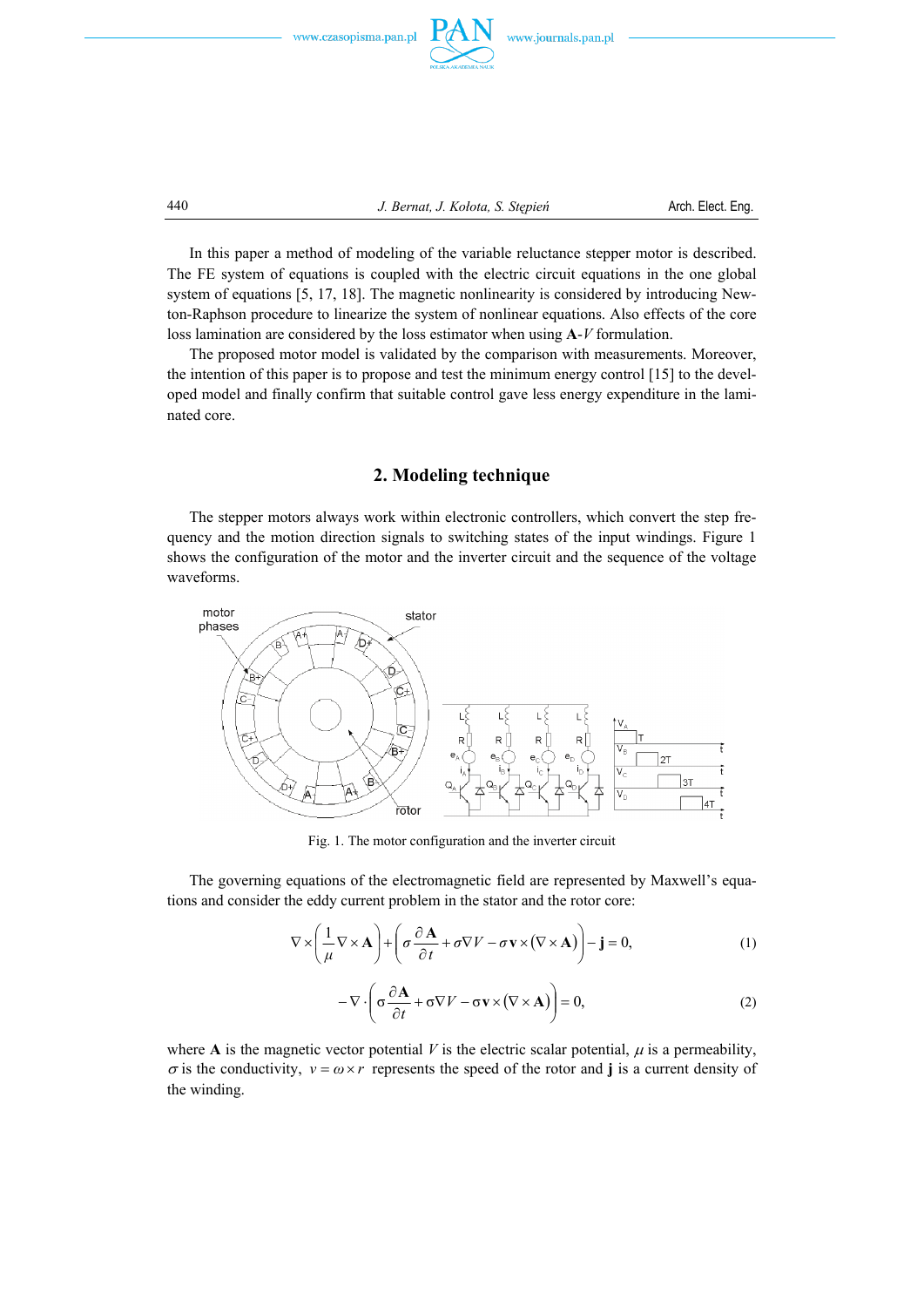



 Due to presence of the ferromagnetic assumption, the nonlinearity of the rotor and the stator materials are considered. The magnetic permeability is a function of the local magnetic field.

The stator phase circuit equation for the described stepper motor is

$$
\frac{d}{dt}\oint_{l_s} \mathbf{A} \mathbf{dl} = u_s - Ri_s, \qquad (3)
$$

where  $s = \{1, ..., 4\}$  denotes the phase number, *R* is the winding resistance of a one phase, *i* is the phase current and *u* is the supply voltage.

The rotor displacement is evaluated by solution of the mechanical motion equation:

$$
J\frac{d^2\Theta}{dt^2} + b\frac{d\Theta}{dt} = T,\tag{4}
$$

where  $\Theta$  is the rotor displacement, *J* is the rotor inertia, *b* is the damping coefficient, *T* is the difference between the electromagnetic and the load torque.

From the approach  $(1) - (2)$  derived is the matrix equation system, where the weighting functions are the same as the shape functions. The solution of the system  $(1) - (2)$  is derived by minimizing the corresponding energy functional. The minimization is performed by means of the FE method using 27-node, first order cylindrical elements. The magnetic vector potential may be expressed by

$$
\mathbf{A} = \sum_{i=1}^{27} N_i \mathbf{A}_i ,
$$

where  $N_i$  are the element shape functions and the  $A_i$  are the approximations to the vector potentials at the nodes of the elements [15]. Introducing the FE method with the boundary value problem  $(1) - (2)$  and coupling to the electric circuit model  $(3)$ , the following system of equations is obtained in the electromagnetic field:

$$
\begin{bmatrix}\n\mathbf{C}(\mu) + \frac{\mathbf{D}}{\Delta t} \mathbf{E} \mathbf{K} \\
\frac{\mathbf{F}}{\Delta t} - \mathbf{G} \mathbf{H} \mathbf{0} \\
\frac{\mathbf{L}}{\Delta t} & \mathbf{0} \mathbf{R}\n\end{bmatrix}\n\begin{bmatrix}\n\mathbf{A}^{t+\Delta t} \\
\mathbf{V}^{t+\Delta t} \\
\mathbf{I}^{t+\Delta t}\n\end{bmatrix} = \begin{bmatrix}\n\frac{\mathbf{D}}{\Delta t} \mathbf{A}^{t} \\
\frac{\mathbf{F}}{\Delta t} \mathbf{A}^{t} \\
\frac{\mathbf{L}}{\Delta t} + \frac{\mathbf{L}}{\Delta t} \mathbf{A}^{t}\n\end{bmatrix},
$$
\n(5)

where matrix **C** is related to the magnetic field and the induced currents from movement, **D** is related to the induced currents, **E** represents matrix adding a contribution of the electric scalar potential, **K** is related to winding currents, **F** is related to induced currents, **G** related to induced currents from movement, **H** is related to diffusion of the current density, **L** is related to the linkage flux, **R** is related to the winding resistances, **U** is the vector corresponding to the voltage control, **I** is the vector of coil currents.

 The presented system of the field Equations (5) is nonsymmetrical and solved at each iteration step by the preconditioned bi-conjugate gradient method.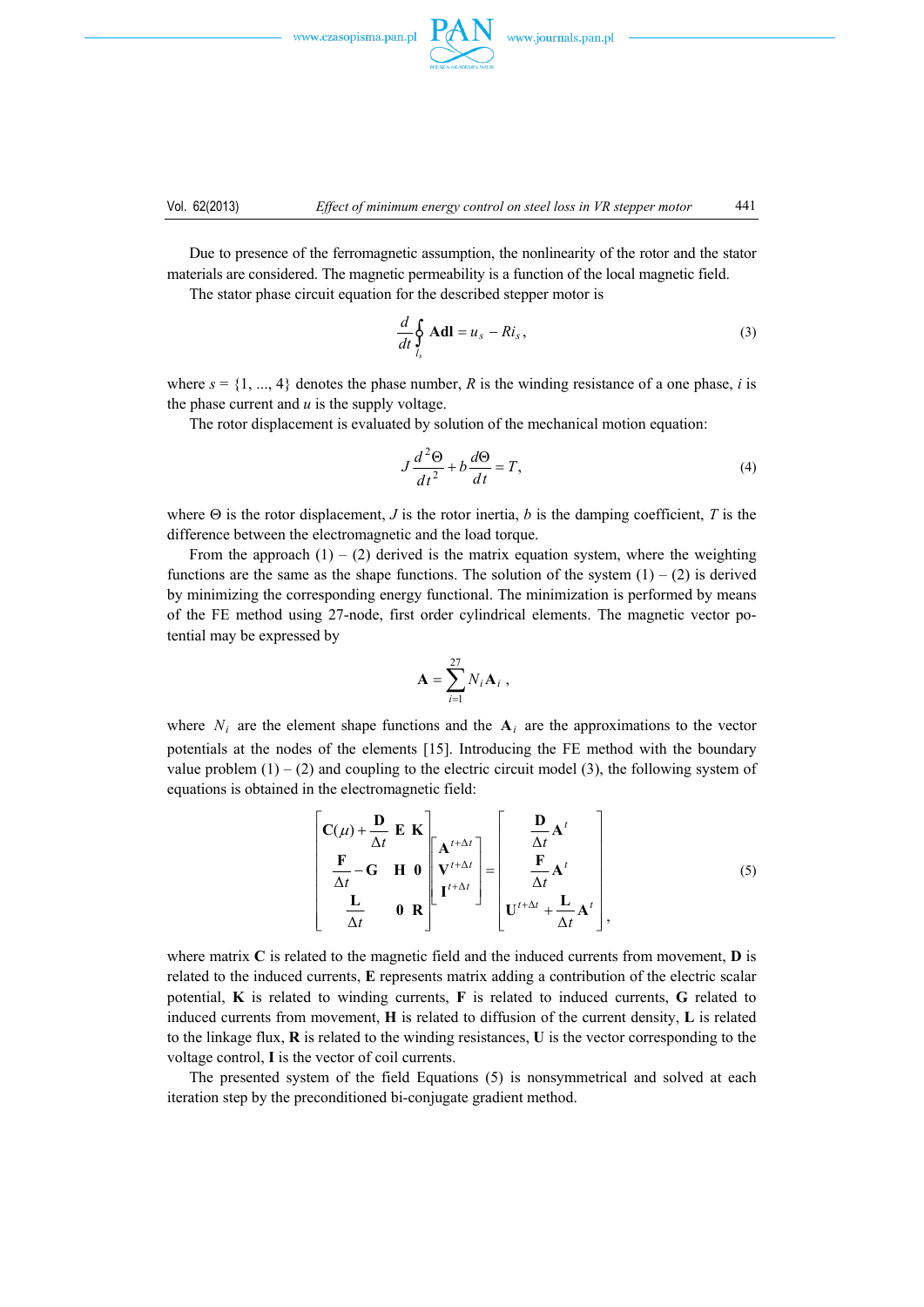





442 *J. Bernat, J. Kołota, S. Stępień* Arch. Elect. Eng.

 When considering the magnetic nonlinearity, presented model described by time stepping technique (5) is non-linear. Hence, the system of Equation (5) should be linearized. As mentioned, the Newton-Raphson procedure is applied to linearize the system employing a cubic spline interpolation of an interesting part of the magnetization curve [14]. The linearized form of the global matrix equation system is as follows:

$$
\begin{bmatrix}\n\mathbf{C}(\Delta\mu) + \frac{\mathbf{D}}{\Delta t} \mathbf{E} \mathbf{K} \\
\frac{\mathbf{F}}{\Delta t} - \mathbf{G} \mathbf{H} \mathbf{0} \\
\frac{\mathbf{L}}{\Delta t} \mathbf{0} \mathbf{R}\n\end{bmatrix}\n\begin{bmatrix}\n\Delta \mathbf{A}_{k+1}^{t+\Delta t} \\
\Delta \mathbf{V}_{k+1}^{t+\Delta t} \\
\Delta \mathbf{I}_{k+1}^{t+\Delta t}\n\end{bmatrix} = -\n\begin{bmatrix}\n\mathbf{C}(\Delta\mu) + \frac{\mathbf{D}}{\Delta t} \mathbf{E} \mathbf{K} \\
\frac{\mathbf{F}}{\Delta t} - \mathbf{G} \mathbf{H} \mathbf{0} \\
\frac{\mathbf{F}}{\Delta t} & \mathbf{0} \mathbf{R}\n\end{bmatrix}\n\begin{bmatrix}\n\mathbf{A}_{k}^{t+\Delta t} \\
\mathbf{V}_{k}^{t+\Delta t} \\
\mathbf{V}_{k}^{t+\Delta t}\n\end{bmatrix} + \n\begin{bmatrix}\n\frac{\mathbf{D}}{\Delta t} \mathbf{A}^{t} \\
\frac{\mathbf{F}}{\Delta t} \mathbf{A}^{t} \\
\frac{\mathbf{F}}{\Delta t} \mathbf{A}^{t}\n\end{bmatrix}
$$
\n(6)

where  $C(\Delta \mu)$  is the matrix related to the permeability change. The dynamic permeability is obtained from the B-H nonlinear curve as  $\Delta \mu = \partial B / \partial H$ . The potentials and currents update is necessary in the internal computational loop, as long as the permeability correction is performed.

The discrete rotor speed  $\omega$  and displacement  $\Theta$  are determined using the backward Euler's approximation for the motion Equation (4)

$$
\begin{bmatrix} 1 & -\Delta t \\ 0 & 1 + \Delta t \frac{b}{J} \end{bmatrix} \begin{bmatrix} \Theta^{t+\Delta t} \\ \omega^{t+\Delta t} \end{bmatrix} = \begin{bmatrix} \Theta^t \\ \omega^t + \Delta t \frac{1}{J} T^{t+\Delta t} \end{bmatrix}
$$
(7)

 The motion in the electromagnetic field is realized using the fixed grid technique. In this approach the grid of discretisation is independent of the rotor position. The moving body displacement is updating (if necessary) at each iteration step.

 The global torque is calculated using the Maxwell stress method. The force is evaluated along with a surface in the airgap around the rotor. The torque component T is obtained from the relationship:

$$
T = \oint_{S} \{r \times P\} dS,\tag{8}
$$

where **r** is the position vector of the integration contour, **P** denotes the stress component defined around the rotor, **dS** is a surface segment.

#### **3. Minimum energy controller**

 The aim of the authors is to obtain the optimal control that minimizes the energy delivered to the electric circuit described by the system of four Equations (3). The control problem consists of finding a voltage control vector included in a set of admissible controls  $D_{\mu}$ , i.e.  $U \in D_u$ . The method was applied for a linear model of the stepper motor and based on linear quadratic programming [7, 15]. In this paper the challenge is to employ the control method for the nonlinear, eddy current model.

The voltage control should minimize the objective function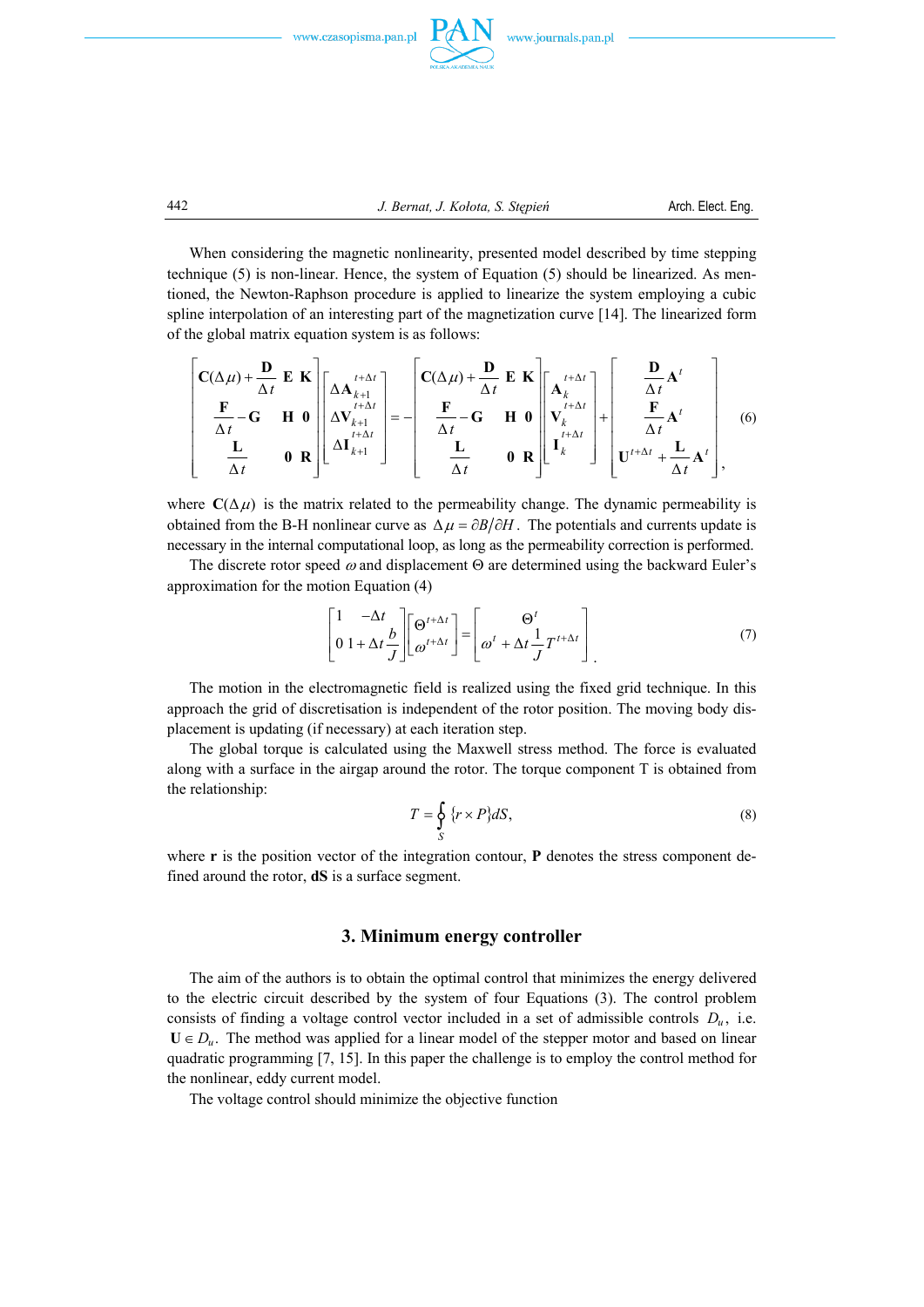www.czasopisma.pan.pl





$$
J(\mathbf{U}) = \frac{1}{2} \int_{0}^{\infty} \mathbf{U}^{T} \mathbf{P} \mathbf{U} dt,
$$
\n(9)

where **I** is the winding currents vector,  $U_T$ PU is a function of the power injected by the controller,  $P > 0$  contains the weighting factors. Basing on the linear-quadratic programming for the infinite time horizon, the voltage control function may be determined minimizing (9) i.e.  $\min_{\mathbf{U}\in D_u} J(\mathbf{U})$ .

 When considering the energy in the electric circuit, the source power (9) and right side of (3) may be expressed by the Hamiltonian [7]:

$$
H(\mathbf{U}, \mathbf{I}, \Psi) = \frac{1}{2} \mathbf{U}^T \mathbf{P} \mathbf{U} + \Psi^T (\mathbf{U} - \mathbf{R} \mathbf{I}).
$$
 (10)

From the derivation  $\partial H / \partial U = 0$  it is possible to obtain the optimal control

$$
\mathbf{U}^* = -\mathbf{P}^{-1}\mathbf{\Psi}.\tag{11}
$$

Assuming that the function  $\Psi = \Gamma I$  depends on the current vector **I** and  $\Gamma$  is a constant feedback gain, the derivation of the **Ψ** may be calculated from:

$$
\frac{d\mathbf{\Psi}}{dt} = -\mathbf{\Gamma} \mathbf{R}^T \mathbf{\Gamma} \mathbf{I} \,. \tag{12}
$$

Using the function  $\Psi$  to denote the winding linkage flux vector and employing the optimal control (12), the following relationship is obtained

$$
\frac{d}{dt}\left[\oint_{l_1} \mathbf{A} \mathbf{d} \mathbf{l} \oint_{l_2} \mathbf{A} \mathbf{d} \mathbf{l} \oint_{l_3} \mathbf{A} \mathbf{d} \mathbf{l} \oint_{l_4} \mathbf{A} \mathbf{d} \mathbf{l}\right]^T = \mathbf{U}^* - \mathbf{R}\mathbf{I} = -(\mathbf{P}^{-1}\mathbf{\Gamma} + \mathbf{R})\mathbf{I}.
$$
 (13)

Equating (12) and (13) results in

$$
\mathbf{P}^{-1}\mathbf{\Gamma} + \mathbf{R} = \mathbf{\Gamma}\mathbf{R}^{T}\mathbf{\Gamma},\tag{14}
$$

where **Γ** is an unknown. Using the fact that the resistance matrix is diagonal  $\mathbf{R} = \mathbf{R}^T$ , then **Γ** may be calculated from the non-linear matrix system of equation:

$$
-\Gamma R\Gamma + P^{-1}\Gamma + R = 0.
$$
 (15)

Employing the obtained matrix in  $(15)$  to the optimal control definition  $(11)$ , we may define the voltage control law as the function of the current vector may be defined as  $U^* = -P^{-1}\Pi$ . The obtained control law may be rewritten to the form in which the reference current vector is defined **I***ref* in the stepper motor windings

$$
\mathbf{U}^* = -\mathbf{P}^{-1}\Gamma(\mathbf{I} - \mathbf{NI}_{ref})
$$
 (16)

 The matrix gain **N** related to the reference current vector *I* may be determined for the steady state voltage applied on the windings  $N = \Gamma^{-1}PR + Y$ , where Y is the identity matrix.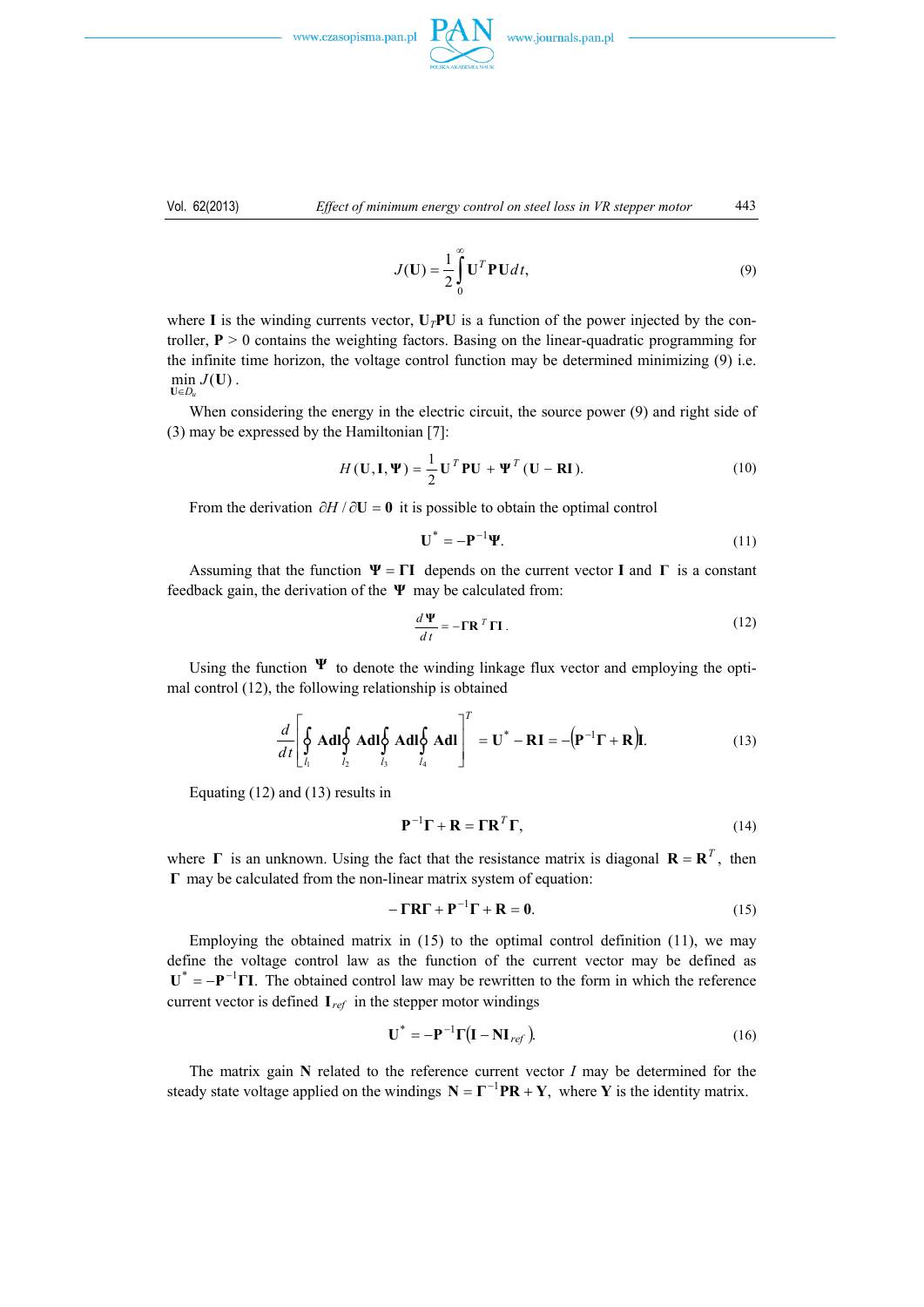



444 *J. Bernat, J. Kołota, S. Stępień* Arch. Elect. Eng.

## **4. Analysis of the motor model**

 In the numerical experiment, proposed numerical model has been applied to investigate the step response and current response of the motor. The motor has been examined using the 3D FEM in which eddy currents and nonlinearity are considered. As shown in Figure 2, the mesh includes 0.35 mm Silicon sheets in which the eddy current loss is calculated.



Fig. 2. The mesh of the motor part

To demonstrate the effectiveness of the technique, the step response and the first phase  $i_1$ current course have been examined and compared with measured. The model has been analyzed for the PWM voltage excitation with the amplitude  $u = 20$  V. The coil resistance is equal to *R* = 12.4 Ω.

 The step response has been verified by comparison to the encoder measured response with resolution 400 imp/rev as shown in Figure 3.



Fig. 3. The step response verification

 The phase current has been measured by the Hall effect-based current sensor connected to the first phase. The current amplitude presented on Figure 4 is equal to 1.61 A ( $1D = 0.35$  A). Presented results show good agreement. The figure 5 presents the computed phase current and the results show good agreement

 The eddy current losses are calculated based on field results of eddy currents **J** flowing inside rotor and stator sheets [2, 3]: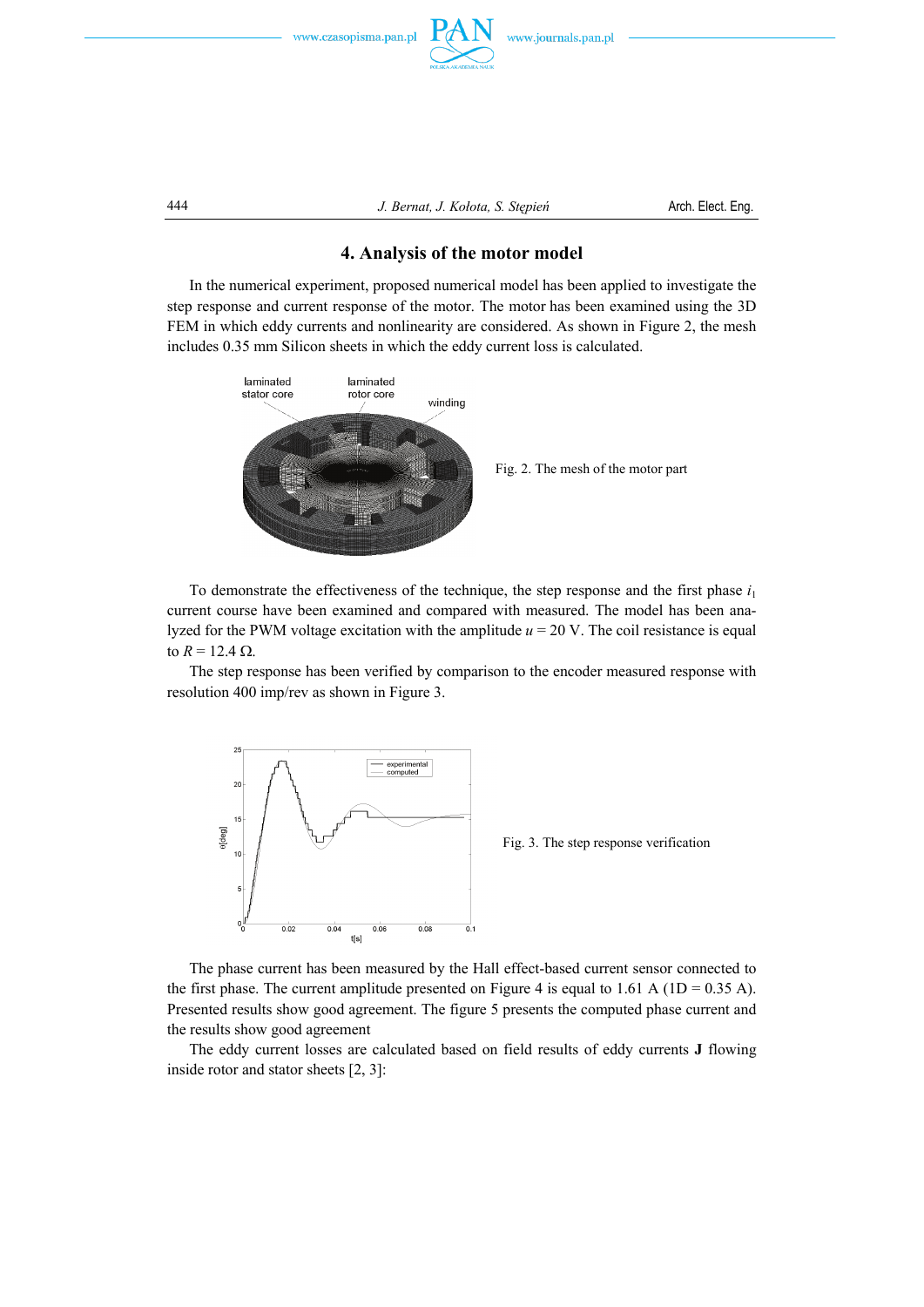



$$
P = \int_{V_r} \frac{|\mathbf{J}|_{rms}^2}{\sigma} dv + \int_{V_s} \frac{|\mathbf{J}|_{rms}^2}{\sigma} dv,
$$
 (17)

where  $V_r$  and  $V_s$  denote rotor and stator volumes. In the Table 1, the eddy current steel loss computed for the one step operation (100 ms time interval) is presented.



Table 1. Computed eddy current steel loss

| Quantity                      | $P$ [mW] |
|-------------------------------|----------|
| Steel eddy current steel loss | 24.5     |

#### **5. Analysis of the control problem**

 To demonstrate the effectiveness of the proposed closed – loop control method, The eddy current losses are computed for the case where the reference current for each phase is  $i_{ref}$  = 1.61 A. The **P** matrix defined in (10) is diagonal and defined as the inverse of **R** composed of the winding resistance  $P = diag[1/R \frac{1}{R} \frac{1}{R} \frac{1}{R} \frac{1}{R}$ .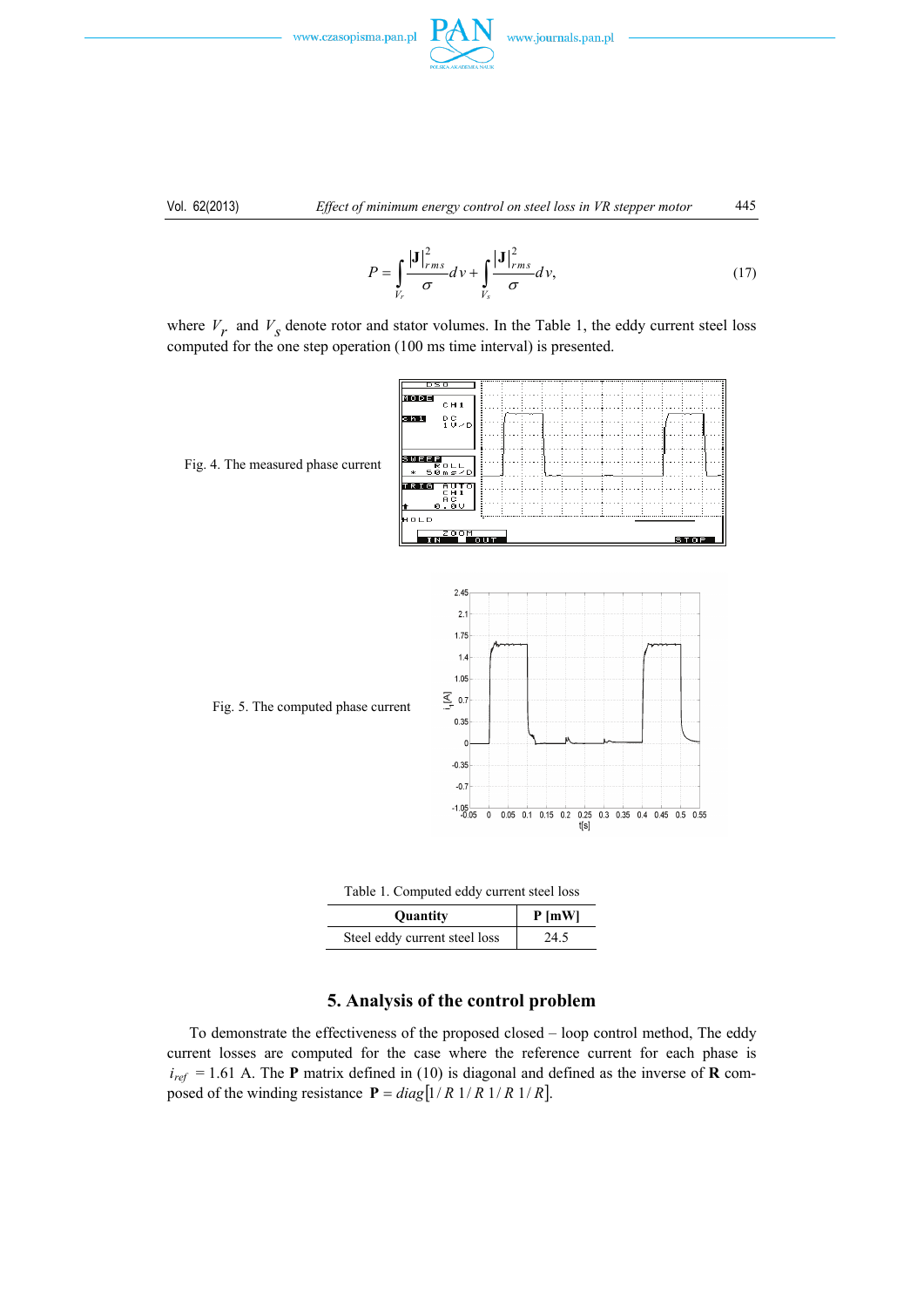



 Solving the nonlinear system of Equation (16) using the Newton's iteration, the feedback gain matrix  $\Gamma = -diag[0.618 \ 0.618 \ 0.618 \ 0.618]$  is computed. Also, the input gain matrix is calculated and equals  $N = -diag[0.618 \ 0.618 \ 0.618 \ 0.618]$ .

 In the control experiment, proposed numerical model has been applied to investigate the step response. The response has been compared to the step response resulted in the last paragraph (computation without optimal control).



 The Figure 6, shows the step response comparison between presented control techniques and confirms that optimum control gave the same dynamic performance.

 Also, in this case, the value of the eddy current loss is calculated for the one step operation and presented in Table 2.

| optimal control               |          |
|-------------------------------|----------|
| Quantity                      | $P$ [mW] |
| Steel eddy current steel loss | 21.6     |

Table 2. Computed eddy current steel loss considering

 The value of the loss in case of the optimal control is lower, because the control system drives the electric circuit of the motor to the reference current producing less violent rising edge of the voltage and current. In the optimal control mode, the peak loss produced at starting phase of the step is significantly reduced.

#### **6. Conclusions**

 The paper has examined the nonlinear eddy current field – circuit model of the variable reluctance stepper motor using 3D FEM. Simulation and experiment show good agreement. The proposed model of variable reluctance stepper motor has been used to obtain the optimal minimum energy control law that minimizes the energy injected by the controller.